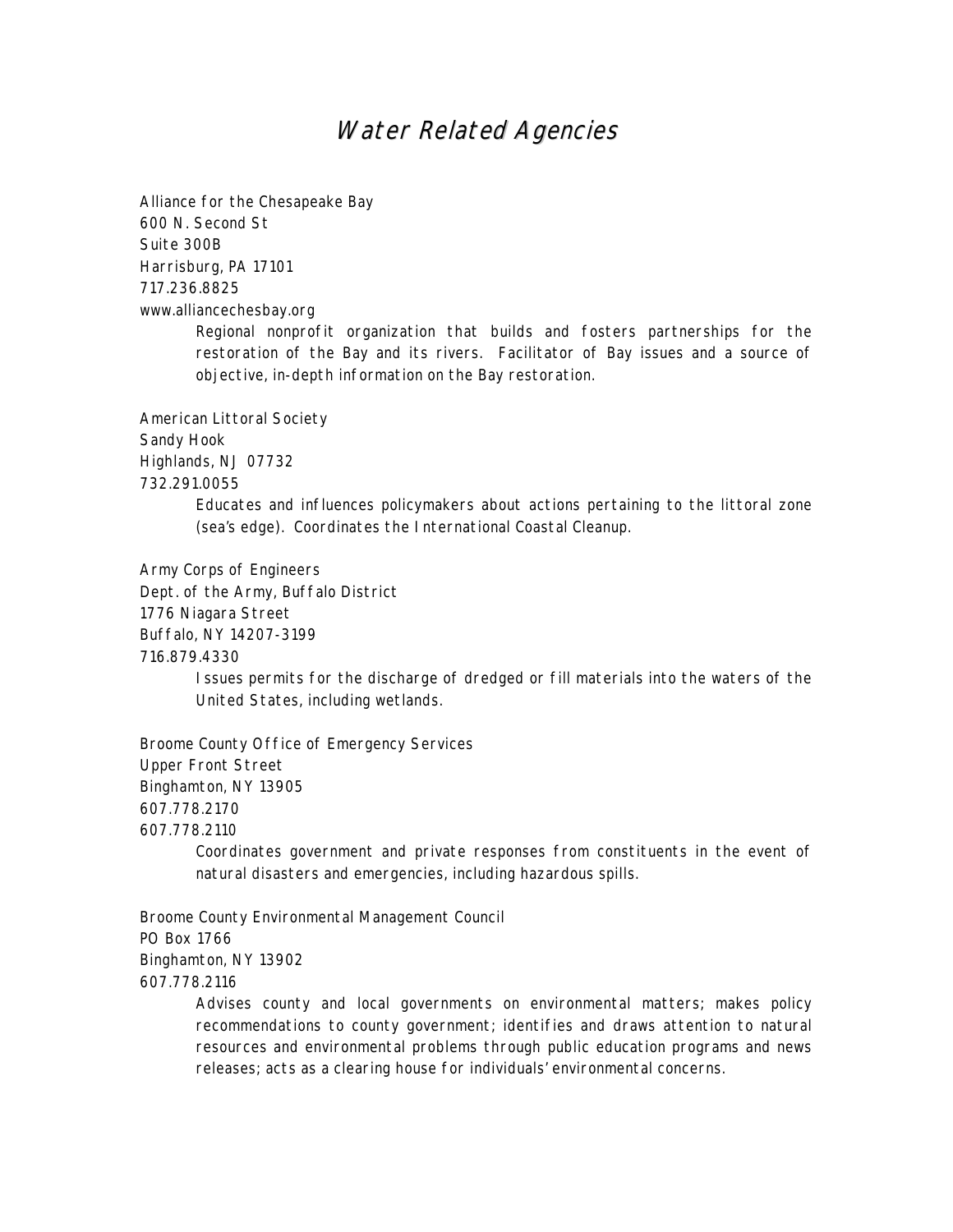Broome County Health Department Division of Environmental Health 1 Wall St Binghamton, NY 13901 607.778.2887

> Inspects and surveys all public, community and non-community water supplies; approves private sewage disposal or treatment systems and private water supply wells; reviews plans for subdivisions, extension water and sewer lines; investigates illegal discharge and dumping.

Broome County Security Division PO Box 1766 Binghamton, NY 13902 Illegal Dumping 607.778.DUMP (3867) Investigates illegal dumping reports, regulates the disposal of solid waste at the Nanticoke Landfill.

Broome County Soil & Water Conservation District 1163 Upper Front Street Binghamton, NY 13905 607.724.9268 www.u-s-c.org/main.html

Provides assistance to individuals, groups, and municipalities to help reduce erosion, control sediment, and establish vegetation on erosive areas.

Broome County Division of Solid Waste Management PO Box 1766 Binghamton, NY 13902 607.778.2482

Manages county solid waste programs; operates Nanticoke Landfill and oversees recycling operations.

Center for Marine Conservation 1725 DeSales St. NW Suite 600 Washington, DC 20036 202.429.5609 www.cmc-ocean.org

Protects ocean ecosystems and conserves the global abundance and diversity of marine wildlife through science-based advocacy, research and public education. Sponsors the International Coastal Clean-Up.

Citizen Action of New York 144 Henry Street #4 Binghamton, NY 13901 607.723.0110